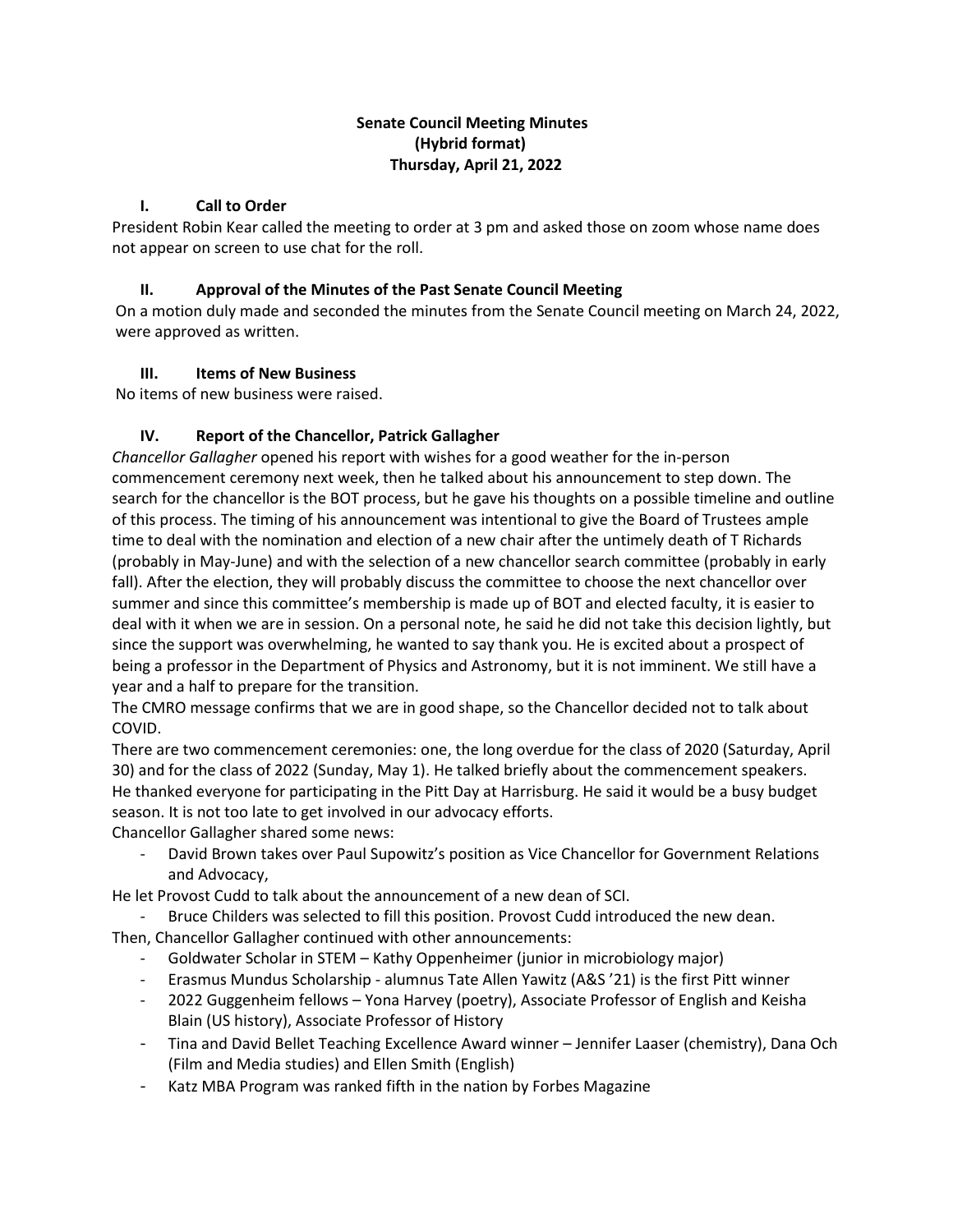- Burton Morris artwork unveiled in Hillman Library proceeds of merchandise will go to scholarship fund
- Chancellor Awards for staff nomination are due by April 29

There were no questions for Chancellor Gallagher.

# **V. Report of Senate President, Robin Kear** (*submitted in written*)

*At Faculty Assembly last week, I gave updates on several items. I am happy to report very positive progress on one of them.* 

- *Regarding the travel issues, I believe that you will be pleased to know that the 'COVID-19 Standards and Guidelines: Travel Management' are being removed. The travel booking requirement though Anthony Travel and Concur is being removed pending the existing FN28 policy review. Faculty and staff can choose to book travel this way or they can book travel on their own and be reimbursed according to pre-COVID norms.* 
	- o *The travel registration requirement for faculty and staff is being removed. Faculty and staff are encouraged to enter their travel registration on a voluntary basis.*
	- o *If faculty and staff do choose to use Anthony Travel or the Concur system for travel bookings, Pitt is temporarily pausing the fees associated with travel bookings.*
	- o *These changes should be formally announced within the next week.*
	- o *I appreciate the willingness of the Chancellor and the CFO's office to work with us on this issue.*

# *Response to the Budget Policies Committee Resolution from March*

- *Chris Bonneau and I met with Provost Cudd and CFO Hari Sastry to discuss the resolution point by point. The Provost and CFO will be issuing a memo to the Deans in response to the call for strengthening the unit-level Planning and Budget Committees. The goal of the memo is to strengthen the existing PBC structure and hold deans accountable for the functioning of PBCs in their units. Functioning, healthier unit level PBCs with elected and appointed membership are integral to the success of this new budget model.*
	- o *PBCs should be more transparent and meet regularly in the budget cycle. They should see budgetary information, including in the form of the unit's previous year RCRP (Responsibility Center Resource Proposal). RCRP guidance will require evidence that PBCs have been consulted.*
	- o *There will be larger, informational meetings for PBC members and orientation materials. The BPC should also convene and liaise with the PBCs.*

*Update on Provost's Committee on DEI and Community Engaged Scholarship in Promotion and Tenure*

- *Under the leadership of Vice Provost John Wallace, this provost's committee has been hard at work developing recommendations and guidance surrounding these two areas.*
- *The deadline for the groups to have their document was April 11. Senate Committees are reviewing the recommendations and the recommendations will come to Faculty Assembly in May.*

*Senate Elections*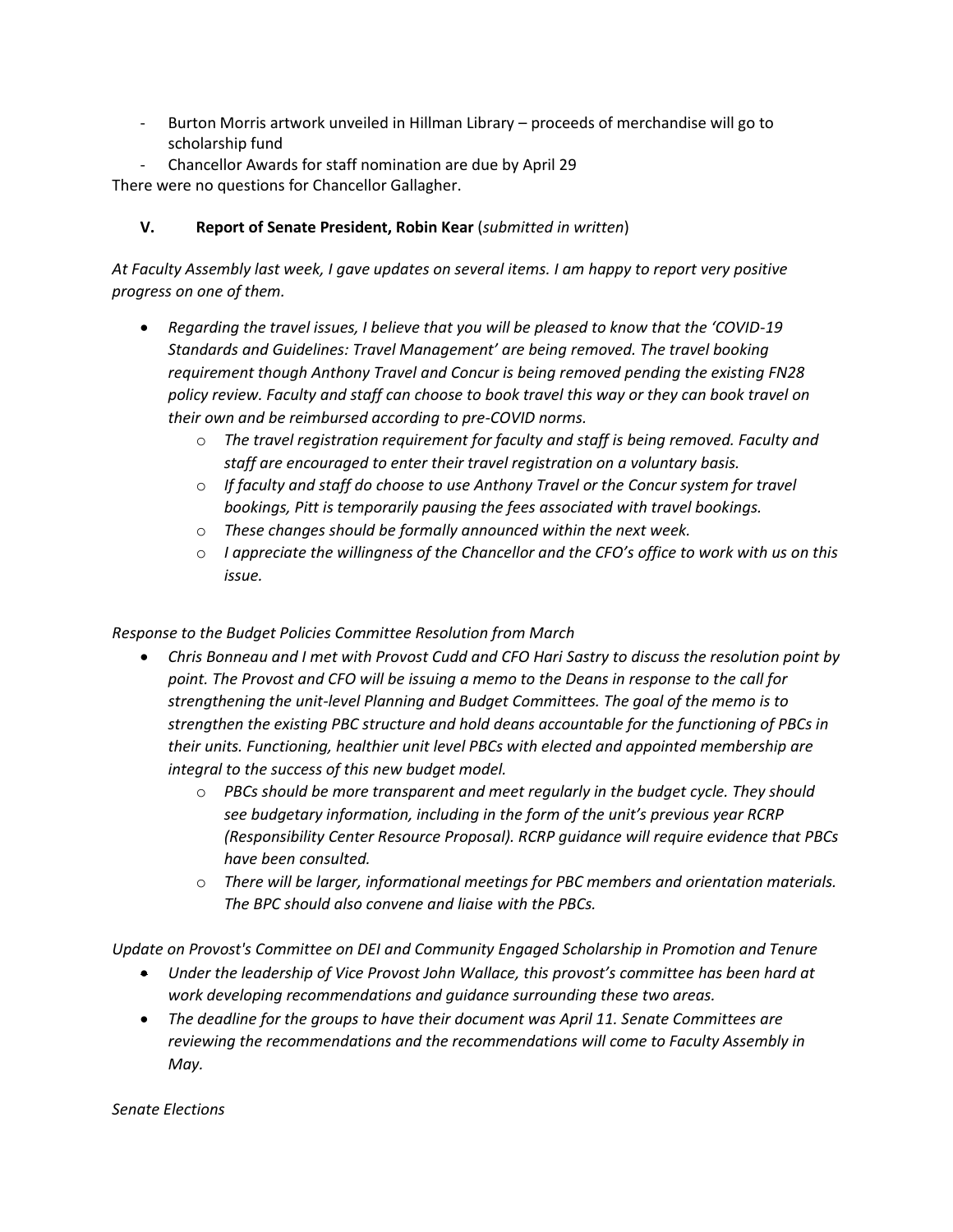- *Thanks to chair Chris Bonneau and the Committee for Elections.*
- *Thanks to Lori Molinaro and Linda SantaCasa for running the Senate elections.*
- *Congratulations to Penny Morel, our next Senate Secretary.*
- *Congratulations to all those faculty elected from their units. I look forward to working with all of you. The list is on the Senate website and will be linked in the chat.*
- *Senate Committee elections are going to be held April 27-May 9th. There are three openings on each of the fifteen committees.*

#### *Diversity Forum Submissions*

• *The 2022 Diversity Forum, Rewiring Our Systems: Transforming the Intersections of Inequity, will take place July 25-28 and focus on engaging the intersections of social identities impacted by systemic oppression. If you'd like to participate, the Office for Equity, Diversity and Inclusion invites you to submit your proposal by April 22. Our Vice President Kris Kanthak has been part of the planning.* 

#### *Pitt Advocates*

• *It is state budget season, and we need to communicate the value of Pitt to our state government representatives. As the Chancellor indicated in a campus-wide email, consider joining the Pitt Advocates network from the Office of Government Relations.*

#### No questions.

# **VI. Reports of Student Members of Senate Council**:  **A. Student Government Board (SGB), Danielle Floyd**

*Danielle Floyd,* the new SGB President, introduced herself and the new Board. She let Derek Dressler, SGB Vice President of Governance, who accompanied her, to introduce himself. Then she gave a brief update:

- Last public meeting of the 2021-2022 SGB
- First official meeting of the 2022-2023 SGB to appoint 7 chairs and 25 members of the Allocation, Election and Judicial Committees.
- Tonight, during inauguration the new Board will be sworn into office
- Allocation Update: Over the past year the Allocation Committee reviewed 21 requests in spring 2021, 7 – in fall, and 237 supplemental requests for financial support and allocated \$706,333.87 in total.

She said, she would go over SGB's strategic plan for the next year during the May Senate Council meeting. Floyd closed her report with information that they passed the first resolution of 2022-2023 in support of Pitt's state appropriation sponsored jointly by the incoming and outgoing boards.

No questions.

# **B. College of General Studies Student Government (CGSSG), Ryan Yeager**

*The College of General Studies Student Government (CGSSG) is pleased to update you on some of the progress we are making this semester. I. Updates:*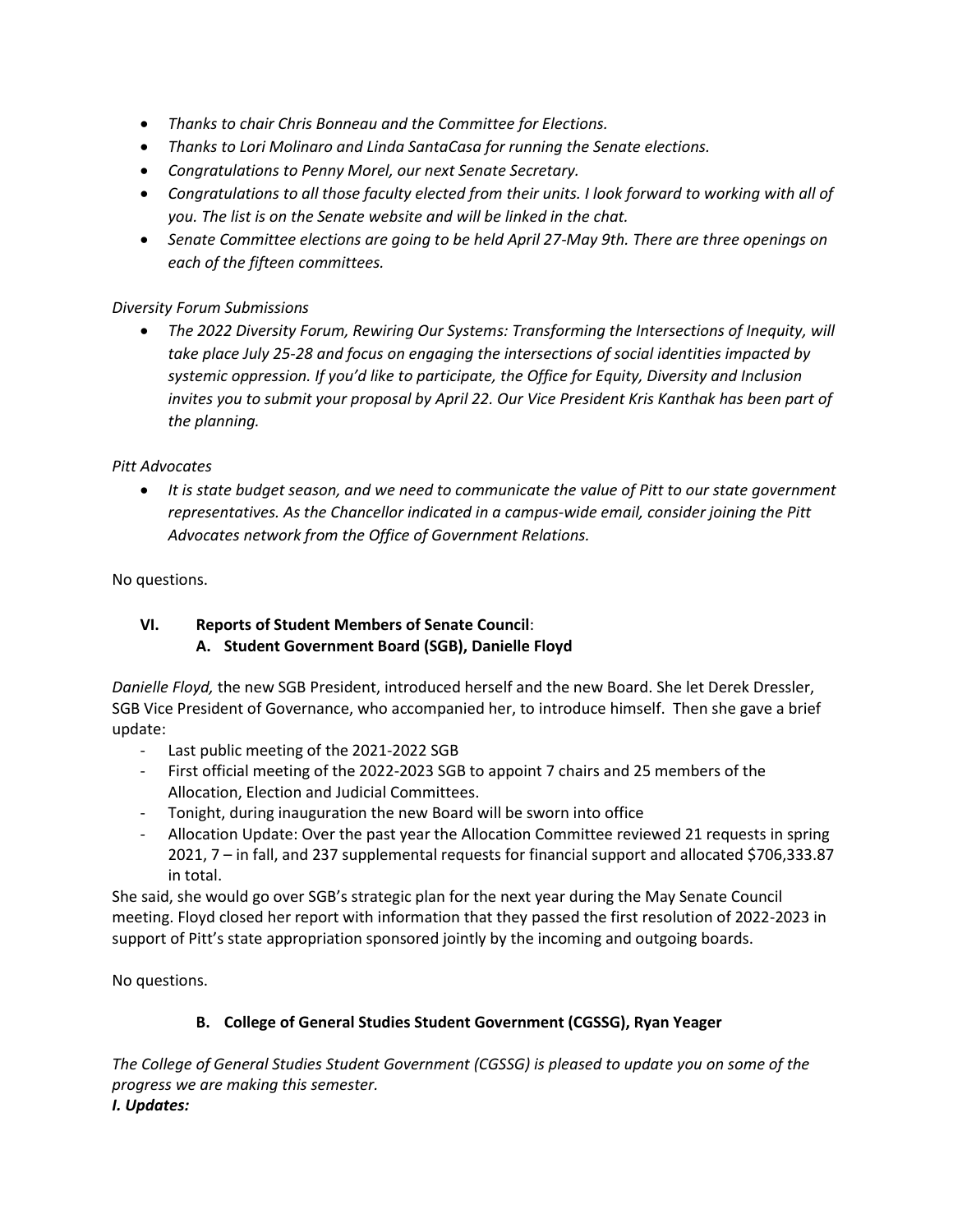*● Interviews in progress, new board will be announced early next week*

*○ Increased number of nontraditional student applicants*

*● New Advisor Search*

*Will work with the incoming board to help plan for this.*

*As I reach the end of my term, I am really thankful to have been a part of this organization and this school at Pitt. The College of General Studies and this student government are really important in making higher education more accessible to students in all different situations and I am happy to have been a part of CGSSG and to be a CGS student.*

No questions.

# **C. Graduate and Professional Schools Student Government (GPSSG), Morgan Pierce**

*Pierce* reported that GPSSG (Graduate and Professional Schools Student Government) had a very successful graduate Appreciation Week with a turnover of 90% of those registered for the events. They were happy to provide social and relaxation time for their student population after these two long years. After the final Assembly Board meeting, they were able to celebrate graduate students further with a ceremony and reception for the Leadership and Service Awards members. They met and had been transitioning to the new Executive Board. Members:

Sendi Estrada, President

Jordyn Kamasa, VP of Committees

Varbi Midhra, VP for Finance

Evelyn Zamora Vargas, VP of Communications

Marlon Brown, VP of Programing

Pierce expressed her gratitude for the chance to be an advocate for graduate and professional students and let Sendi Estrada to introduce herself.

Estrada joined us from Colorado. She introduced herself and said that she would support single mothers and first generation graduate student during her presidency.

No questions.

**VII. Report of the President of the Postdoctoral Association, Dave Gau** *( submitted in writing) Good afternoon Senate Council members, hope everyone is well. Short report today. We will be starting our election for board members in the next few weeks and am excited to report that we are co-hosting our Annual Data and Dine symposium on May 25 with the Office of Academic Career Development in the School of Medicine and the Office of the Provost. Data and Dine is one of UPPDA's largest programs which brings together postdocs and faculty on campus for a research symposium.* 

*That concludes my report.*

**VIII. Report of the President of the Staff Council, Angela Coldren** *(submitted in written) I attended my first Pitt Day in Harrisburg. A special thank you to the Student Government officers who allowed me to tag along with them for the day, especially Harshitha. She took me under her wing. Reality check…when I told Governor Wolf's Chief of Staff that I've worked at Pitt nearly 26 years, that was a few years before the students were even born. It's hard when you work in academia, you continue to get older, but most students are always 18 – 22 years old. They just don't age! The Pitt students at the Capitol were well-prepared and their passion and pride for Pitt really came through.*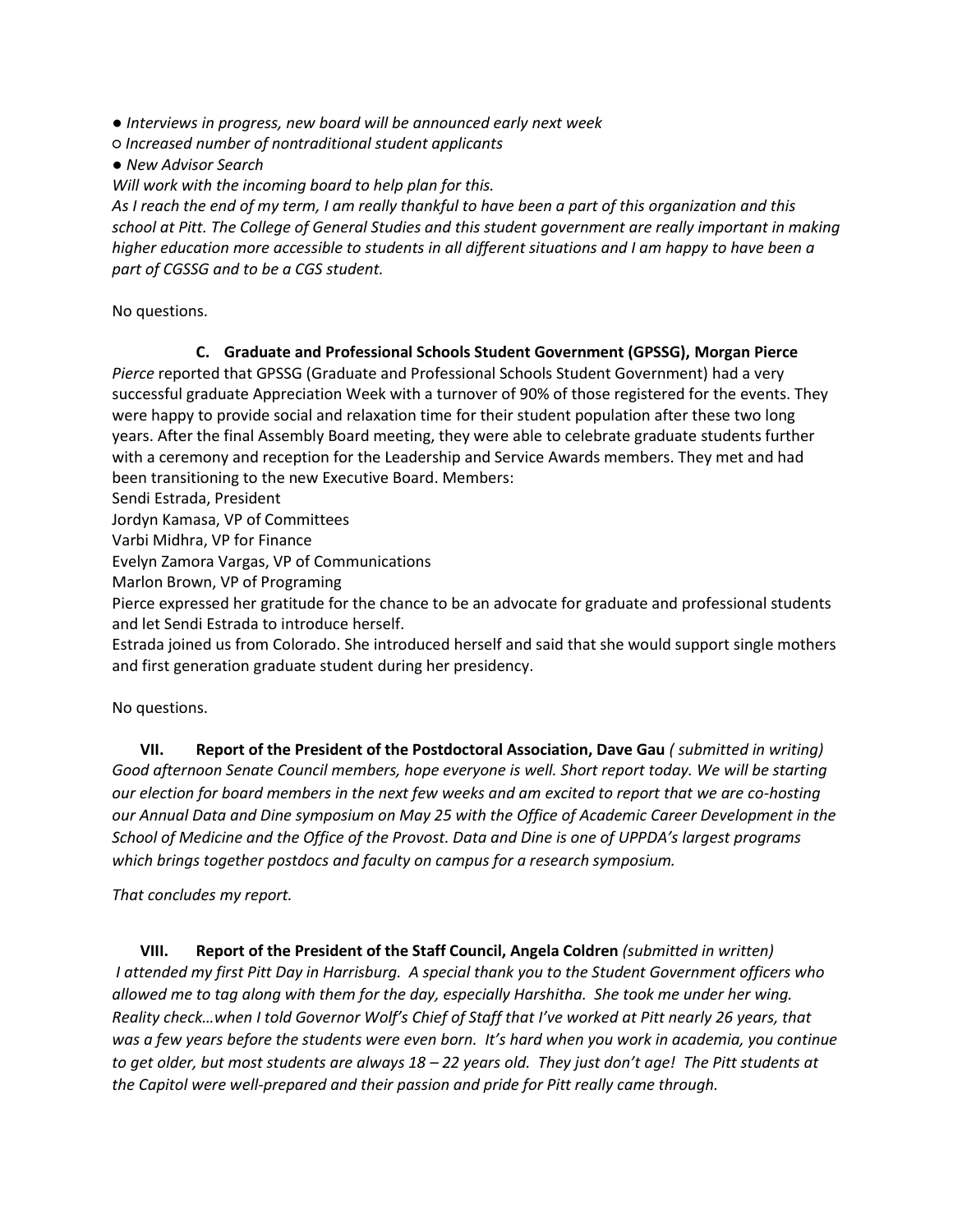*Our first Staff Council Spotlight was held on March 30th. CFO Hari Sastry presented the Budget ReSTART Model. What a kick-off! At one point, there were 204 participants. The session went a little longer than 1 hour due to all of the great and relevant questions. Even after 1 p.m., we still had over 100 participants. What I should start to do is place a bet because it never fails that my landline rings when a session starts and all eyes are on me (yes, I still have a landline). Three seconds…that's all I needed to be muted…at least only 1 ring was heard.* 

*We held our second Staff Council Spotlight on Tuesday, April 19th. Dr. Kenyon Bonner and his team presented on the new Campus Recreation and Wellness Center. We had nearly 90 participants. The architect's renderings are exciting. Staff are looking forward to seeing the completed building. I told Kenyon I wanted a personal tour!* 

*Our third Spotlight session has been scheduled for May 10th from 2-3 p.m. The topic is the Walk to Work Initiative for Staff and Faculty being presented by Paul Supowitz, Lina Distilio and James Gallaher.* 

*(The Spotlights will be open to staff and we will have variety of monthly topics allowing each speaker to highlight a new initiative or a topic that staff want to understand better. Each Spotlight (presentation) will be 45 minutes to 1 hour in length. These sessions were developed from the desire of Staff Council members wanting more information than just a brief 10-minute overview by guest speakers during our monthly general meetings. Therefore, the officers felt that offering Spotlights would give members an opportunity to gather a more in-depth understanding of initiatives or topics. We hope that Staff Council members will share their new knowledge with their coworkers and departments. Attendance is optional, not mandatory, for Staff Council members.)* 

*Our Officers are attending the Parameters Subcommittee and UPBC meetings.* 

*We have a Staff Council Summer Social planned (in-person) on June 15th. There, we will be thanking those who donated on Pitt Day of Giving to the Staff Council Endowed Book Fund and Frisch Professional Development Award Fund. We will recognize the winners of our Frisch Professional Development Award and Staff Council Mentor Award.* 

*Our next (open) general meeting is scheduled for Wednesday, May 18, 2022, at Noon. This meeting, and future meetings for at least 6-12 months, will be held virtually. If you would like to attend, feel free to reach out to Lola a[t sc@pitt.edu](mailto:sc@pitt.edu) for a virtual invitation. This concludes my report. Happy Spring!*

# **IX. Reports by and Announcements of Standing and Special Committees of the Senate** A. **Provost's Academic Freedom Re-Affirmation Statement Kris Kanthak, Senate Vice President**

*Kanthak* introduced the document (distributed to the SC members ahead of this meeting) and gave some background. She stressed that the Provost's re-affirmation was approved by TAFC. It was also discussed and approved by Faculty Assembly, therefore today it comes before this body for endorsement. Provost Cudd had a few words on her own on the importance of academic freedom and this document which complemented Kanthak's introduction.

De Vallejo shared the screen with the statement, in which he highlighted the principles of academic freedom by AAUP which this statement reaffirmed.